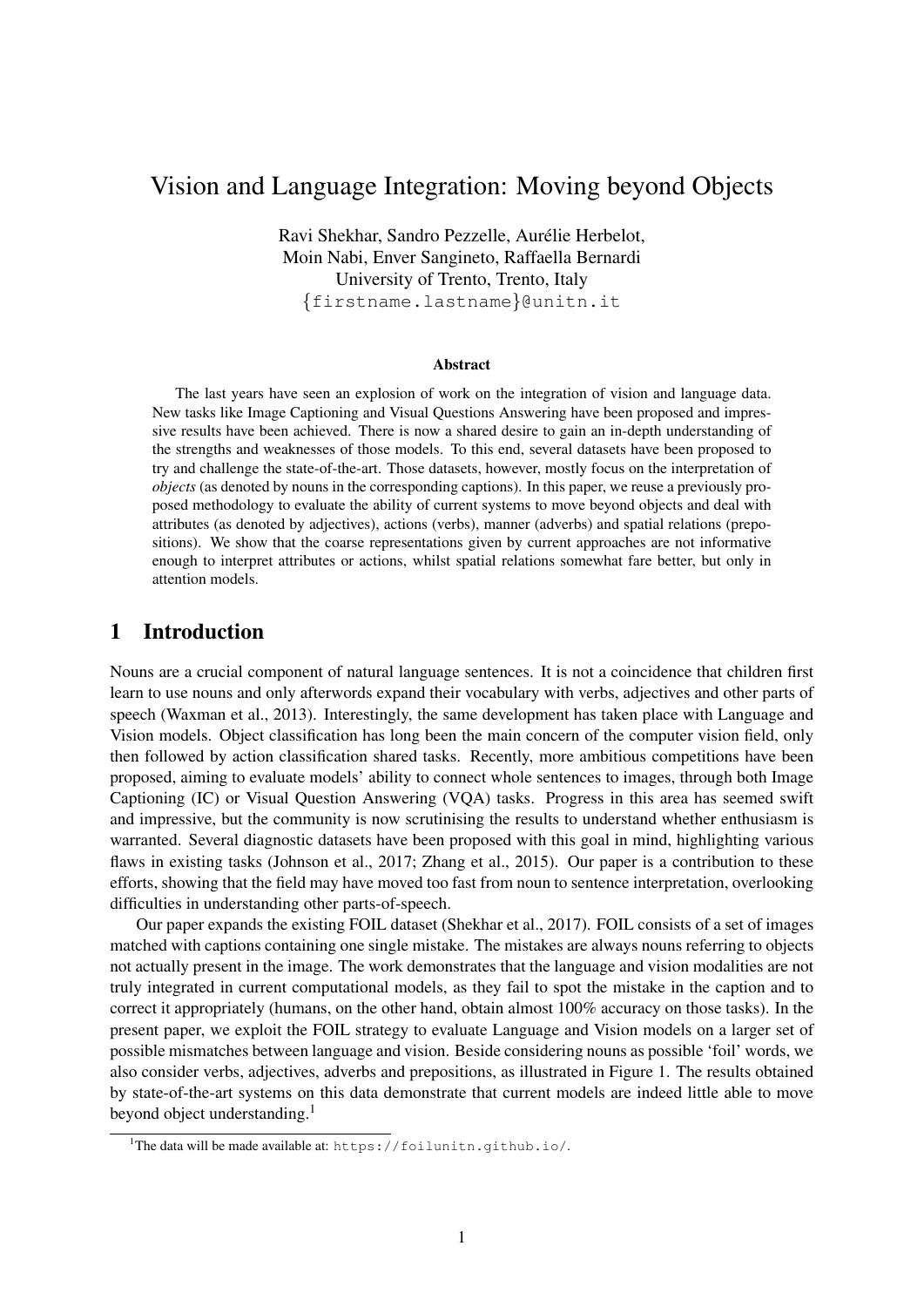

Figure 1: Sample image, corresponding original caption and the generated foil caption for the different parts of speech. The model has to be able to classify the caption as 'correct' or 'foil' (Task 1); detect the foil word in the foil caption (see words highlighted in red) (Task 2); and correct the foil word with an appropriate replacement (see words highlighted in green) (Task 3).

# 2 The FOIL methodology

We follow the methodology highlighted in Shekhar et al. (2017), which consists of replacing a single word in a human-generated caption with a 'foil' item, making the caption unsuitable to describe the original image. Given such replacements, the system should be able to perform three tasks: a) a *classification task* (T1): given an image and a caption, the model has to predict whether the caption is correct or inappropriate for the image (evaluating whether the model has a coarse understanding of the linguistic and visual inputs and their relations); b) a *foil word detection task* (T2): given an image and a foil caption, detect the foil word in the caption (evaluating whether the model reaches a fine-grained representation of the linguistic input); a *foil word correction task* (T3): given an image, a foil caption and the foil word, the model has to correct the mistake (verifying whether the model reaches a fine-grained representation of the image). Four models are tested on tasks 1-3: one baseline (a 'blind' model), and three state-of-the-art models from the Visual Question Answering (VQA) and Image Captioning (IC) literature.

Blind Model: this model is based on the caption only; in other words, the system does not have access to the visual data. The caption is modelled by an LSTM, fully connected to a hidden layer followed by a softmax to perform the classification. This blind baseline affords an evaluation of the 'language bias' of the data (i.e., the phenomenon by which a Language and Vision dataset can be suitably modelled using language only).

Discriminative VQA Models: two VQA models are used, namely the *LSTM + norm I* of Antol et al. (2015) and the Hierarchical Co-Attention model (*HieCoAtt*) of Lu et al. (2016). In *LSTM + norm I*, the text is represented by two stacked LSTMs and the image is represented by a normalisation of the last fully connected layer of VGG network (Simonyan and Zisserman, 2014). Both representations are projected onto a 1024-dimensional feature space. The combination of language and vision features is performed by point-wise multiplication followed by a fully connected and a softmax layer. *HieCoAtt* has a similar architecture, with the addition of an attention layer. Attention is provided to both image and text in alternation, in a hierarchical fashion.

Generative IC Model: we use the IC system of Wang et al. (2016) (henceforth, *IC-Wang*), which generates a word in a caption by considering both past and future contexts, using a bi-directional LSTM. *IC-Wang* consists of three modules: a CNN to encode the image, a text LSTM to encode captions, and a multimodal LSTM for mapping visual and text representations to a common space.

For T1, the models are directly trained to classify a given caption as 'good' vs. 'foil'. For T2 and T3, the model trained on T1 is adopted. For T2, we subsequently occlude one word (Goyal et al. (2016)) at a time and calculate the probability of the new caption to be good vs. foil. The model selects as foil word, the one which has generated the caption with the highest probability. For T3, we regress over all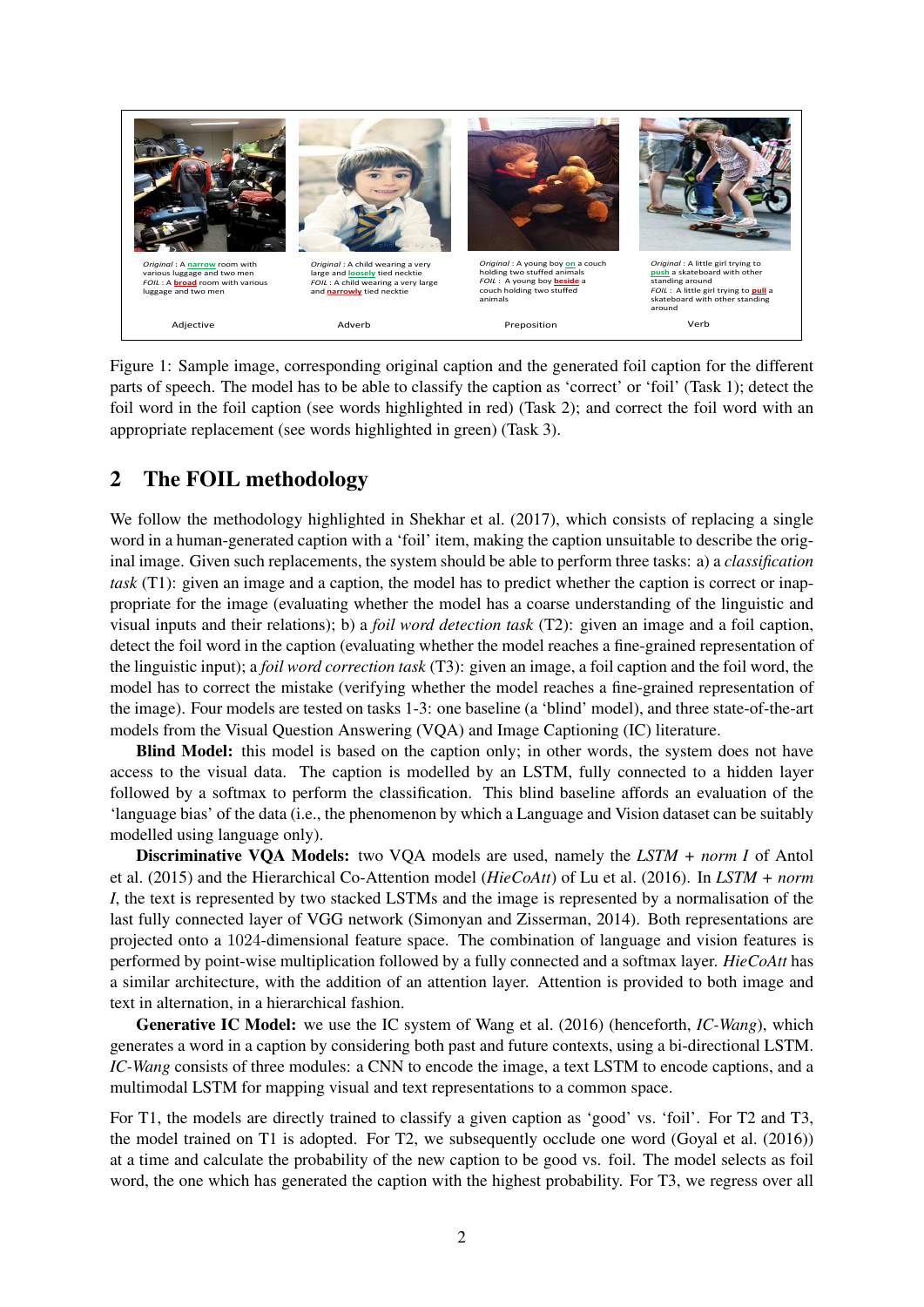|             | no. of unique images |        |         | no. of unique datapoints | no. of unique target: foil pairs |             |  |
|-------------|----------------------|--------|---------|--------------------------|----------------------------------|-------------|--|
|             | Train                | Test   | Train   | Test                     | Train                            | <b>Test</b> |  |
| $Noun^*$    | 22,101               | 15,435 | 73,076  | 37,381                   | 236                              | 194         |  |
| Verb        | 6314                 | 2788   | 7925    | 3353                     | 268                              | 219         |  |
| Adjective   | 15,640               | 9009   | 20,720  | 11,900                   | 80                               | 62          |  |
| Adverb      | 1011                 | 451    | 1044    | 475                      | 38                               | 36          |  |
| Preposition | 8733                 | 5551   | 24,665  | 15,755                   | 101                              | 89          |  |
| <b>TOT</b>  | 22,101               | 15,435 | 127,430 | 68,864                   | 723                              | 600         |  |

Table 1: Statistics of the dataset. Here Noun<sup>\*</sup> is a subset of FOIL-COCO used in Shekhar et al. (2017).

the target words on the position of the foil word and select the one which generates the caption with the highest probability to be "good". Due to the generative nature of IC models, adapting *IC-Wang* for the classification purpose is less straightforward. For T1, we generate all possible captions by subsequently predicting one word at a time provided all other words in the caption and the image. We compare the probability of these generated captions with the given caption. When the test caption probability is higher than generated captions probabilities, we classify the given caption as good caption, else as foil caption.

#### 3 Dataset Creation

Following Shekhar et al. (2017), we aim at creating a dataset of images associated with both correct and foil captions, where the latter are obtained by replacing one word in the original text. Expanding on the original paper, our target/foil pairs do not merely consist of nouns. The introduced error can also be an adjective (an object's attribute), a verb (an action), a preposition (a relation between objects) or an adverb (a manner of action). In total, we produce  $196,284$  datapoints, each corresponding to an  $\leq$ image, original, foil> triple. The starting point for images and correct captions is Microsoft's Common Objects in Context (MS-COCO)(Lin et al. (2014)).

#### 3.1 Creating new target/foil pairs

We describe below our procedure to expand the original dataset with new parts-of-speech.

Verbs: We use three resources: a) VerbOcean, a semi-automatically generated broad-coverage semantic network of verbs extracted from the Web by exploiting a pattern-based approach (Chklovski and Pantel (2004)); b) Computing Lexical Contrast (CLC), a resource of contrasting words selected from direct and indirect WordNet opposites, (Mohammad et al. (2013)); c) SimLex999, a set of related word pairs rated with respect to their similarity (Hill et al. (2016)). From VerbOcean and CLC, we extract all antonyms (e.g., *pull*-*push*). From SimLex999, we select those pairs with a similarity score lower than the average in the database (e.g., *allowing*- *preventing*). We end up with 902, 44, and 30 verb pairs from VerbOcean, CLC and SimLex999 respectively.

Adjectives and adverbs: As in the verb case, we use antonyms from CLC and we select pairs from SimLex999 which have a similarity score lower than average. We extract 46 and 127 adjectives pairs from CLC and SimLex999 respectively. All adverbial pairs come from CLC, and amount to 52 datapoints.

Prepositions: We extract prepositions from Berry et al. (1995), divided into three classes: place (e.g., *under*, *below*), direction (e.g., *inside*, *outside*) and device (e.g., *by*, *with*). Using these prepositions, we generate target/foil pairs by coupling prepositions which belong to the same class. We obtain a total of 206 pairs (110, 90 and 6 for place, direction and device respectively).

Nouns: The target/foil noun pairs are built using words that belong to the same category in MS-COCO (e.g., *bird/dog*, from the MS-COCO category ANIMAL). In order to obtain a balanced dataset across the various PoS, we only use a subset of the FOIL-COCO dataset of Shekhar et al. (2017). From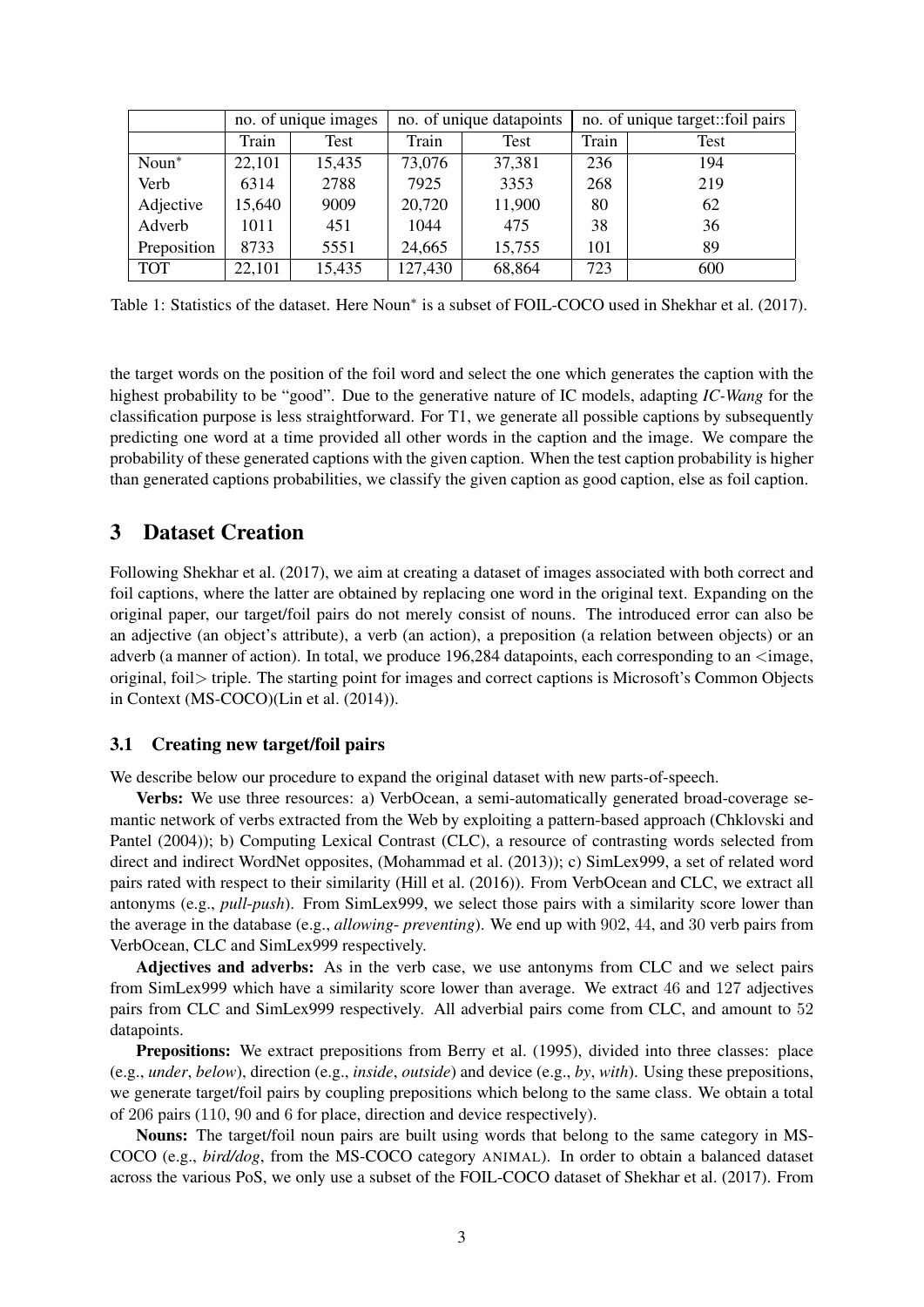|                 | Noun  | Verb  | Adjective | Adverb | Preposition | Total |
|-----------------|-------|-------|-----------|--------|-------------|-------|
| <b>Blind</b>    | 57.39 | 77.90 | 83.10     | 54.62  | 70.88       | 75.48 |
| $LSTM + norm I$ | 63.17 | 78.37 | 83.81     | 55.84  | 73.70       | 77.11 |
| HieCoAtt        | 64.46 | 81.79 | 86.00     | 53.40  | 74.91       | 79.09 |
| IC-Wang         | 47.59 | 34.93 | 28.67     | 44.92  | 32.68       | 31.58 |

Table 2: Classification Task (T1). Overall (both original and foil captions) accuracy. Chance level 50%.

the FOIL dataset, we retain the 37,536 images for which foil captions could be generated, using the target/foil pairs extracted from the resources mentioned above. Of the FOIL datapoints generated for the noun pairs, only those containing images used for the other PoS are selected. Hence, the number of unique images of the whole dataset is the same of those used for nouns (see Table 1 for details of the train/test set division.)

We use all word pairs in both directions (e.g. replacing *push* with *pull* and *pull* with *push*). We only use pairs for which target and foil are found in the original captions. This ensures that the model will not learn to recognise a foil caption simply by recording the presence of an unknown word. From each resource, we randomly split the target/foil pairs into training and test sets. The number of unique pairs per PoS is provided in Table 1.

### 3.2 Foil Caption Generation

From the word pair lists above, foil captions are generated from MS-COCO original captions. The foil captions are generated by replacing nouns are directly extracted from the FOIL dataset by Shekhar et al. (2017). In this case, for each original MS-COCO caption, several foil ones are generated and subsequently filtered using several heuristics. The aim of filtering is to prioritise salient objects in the image, and to minimise the language bias in the data. Ideally, these filters would have to be applied also for the generation of the foil caption for the other PoS, but we found that they reduced the size of our data in an unacceptably small size. As a consequence, the results we report are obviously affected by the language bias, as shown by the reasonable performance of a 'blind' model without access to visual data. However, as we will see, our broad claim is not affected by this heightened baseline. Details on the number of the unique images and of of datapoints generated for each PoS are reported in Table 1.

# 4 Experiments and Results

# 4.1 Results and Analysis

Table 2 reports the accuracy of the various models described in §2 for Task T1. The blind model's accuracy is well above chance level for all PoS, with lower results observed on the captions generated by noun and adverb replacement. Recall that for nouns, the language prior has been minimised, whereas the datapoints generated with verb, adjective and preposition replacements have some language prior that the models can exploit. The comparatively low performance on adverbs may be explained by the fact that all generated target/foil pairs are antonyms which behave very similarly from a distributional point of view (e.g. *upwards/downwards*, *partially/completely*, etc). *HieCoAtt* is the overall best performing model, but we note that it only outperforms the blind model by a few points. These numbers, however, do not show to which extent the models are able to avoid the trap of the dataset: Shekhar et al. (2017) showed that on the FOIL data, models tend to detect correct captions with reasonable accuracy but fail to identify the incorrect ones, leading to a large bias in classification. Taking this insight into account, for the rest of this paper, we focus on the accuracy of the systems in dealing with foil captions, across all three tasks.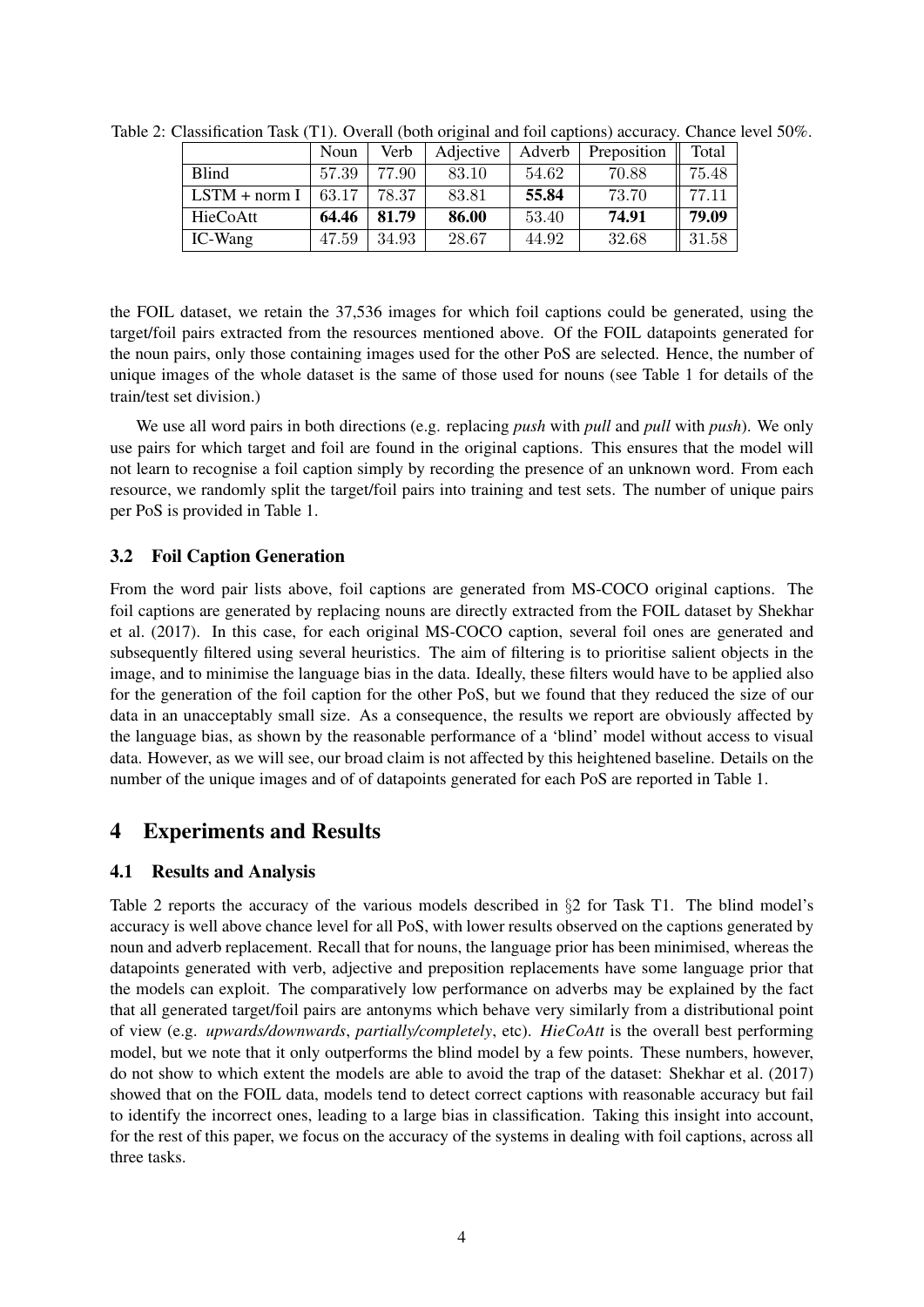|                 | Noun             | Verb            | Adjective       | Adverb          | Preposition     |  |
|-----------------|------------------|-----------------|-----------------|-----------------|-----------------|--|
| <b>Blind</b>    | 23.18            | 57.11           | 76.99           | 18.73           | 54.32           |  |
| $LSTM + norm I$ | $36.17 (+12.99)$ | $59.49 (+2.3)$  | $77.48(+0.49)$  | $20.42 (+1.69)$ | $57.53 (+3.21)$ |  |
| HieCoAtt        | $38.22 (+15.04)$ | $57.94 (+0.83)$ | $80.05 (+3.06)$ | 14.73           | $61.92 (+7.6)$  |  |
| IC-Wang         | $43.32 (+20.16)$ | 13.98           | 4.3             | $23.87 (+5.14)$ | 21.43           |  |

Table 3: Classification Task (T1). Accuracy results of the foil captions only. Chance level 50%.

Table 4: Foil Detection Task (T2) and Foil Correction Task (T3).

|                 | Foil Detection Task (T2) |       |       |       |       | Foil Correction Task (T3) |      |      |      |       |
|-----------------|--------------------------|-------|-------|-------|-------|---------------------------|------|------|------|-------|
|                 | Noun                     | Verb  | Adi.  | Adv.  | Prep. | Noun                      | Verb | Adj. | Adv. | Prep. |
| Chance          | 23.25                    | 21.72 | 21.72 | 21.72 | 21.72 | $1.38\,$                  | 0.22 | 2.04 | 2.04 | 4.34  |
| $LSTM + norm I$ | 26.32                    | 7.96  | 4.06  | 9.68  | 6.46  | 4.7                       | 1.14 | 1.33 | 0.36 | 1.54  |
| HieCoAttn       | 38.79                    | 3.57  | 2.34  | 9.26  | 6.09  | 4.21                      | 0.98 | 2.48 | 0.24 | 1.47  |
| IC-Wang         | 27.59                    | 8.67  | 9.23  | 12.56 | 26.56 | 22.16                     | 9.1  | 1.61 | 3.44 | 7.78  |

As shown in Table 3, the blind model's accuracy is still reasonable on T1, but lower than chance for nouns and adverbs. In the case of nouns, the visual input helps obtaining a higher accuracy, whereas this is not the case for the other PoS. This could be due to the ability of vision models to 'see' objects but not their properties (adjectives) or relations (verbs, prepositions). It is a known shortcoming of such systems that they have difficulties in recognising anything that is not straightforwardly defined by a bounding box (Johnson et al. (2017)). *IC-Wang* performs very poorly on verbs, adjectives and prepositions, even though it is the best system for nouns. Other models improve minimally on the baseline, with prepositions getting the best improvement: +7% for *HieCoAtt*. When looking more in detail into this result, we observe that most instances in the preposition data indicate location: it is not surprising that an attention model would perform well on those, since it is trained to focus on particular areas of the image.

For task T2 (see Table 4), all models perform well under baseline on verbs, adjectives and adverbs. *IC-Wang* does however provide some improvement on prepositions. The reason for this may be that the system, being trained to generate sequences, has a better internal language model than other approaches. Whilst a good language model is unlikely to help in the case of content words, we can expect some benefits for function words. This trend has been observed in work on L2 error detection, where mistakes in words from closed classes are easier to spot and correct (Herbelot and Kochmar (2016)).

For task T3 (see Table 4), improvements over the baseline are minimal. *IC-Wang* performs best overall, but at a level well below its achievement on nouns. We do not only confirm that foil correction is hard, but that it is particularly challenging on parts-of-speech that represent attributes or relations. We note that *IC-Wang* improves more on prepositions than on adjectives and adverbs, confirming what was observed in T2 (i.e. closed classes are easier to deal with). But it also provides a good improvement on the verb baseline, which is puzzling given its inability to *spot* verb foils in T2.

# 5 Conclusion

Language and Vision integration has been studied in a fine-grained, but single-minded way, when focusing on objects (nouns). The level of events (sentences) has also received attention, but through coarse representations. Our work aims to highlight the importance of a fine-grained representation for all components of a sentence, including attributes and relations. Our results show that none of the current SoA models achieve this overall goal: attention models may have the right components to detect location (e.g., see locative prepositions), but some image captioning systems probably provide a better language model, in particular for closed-class words.